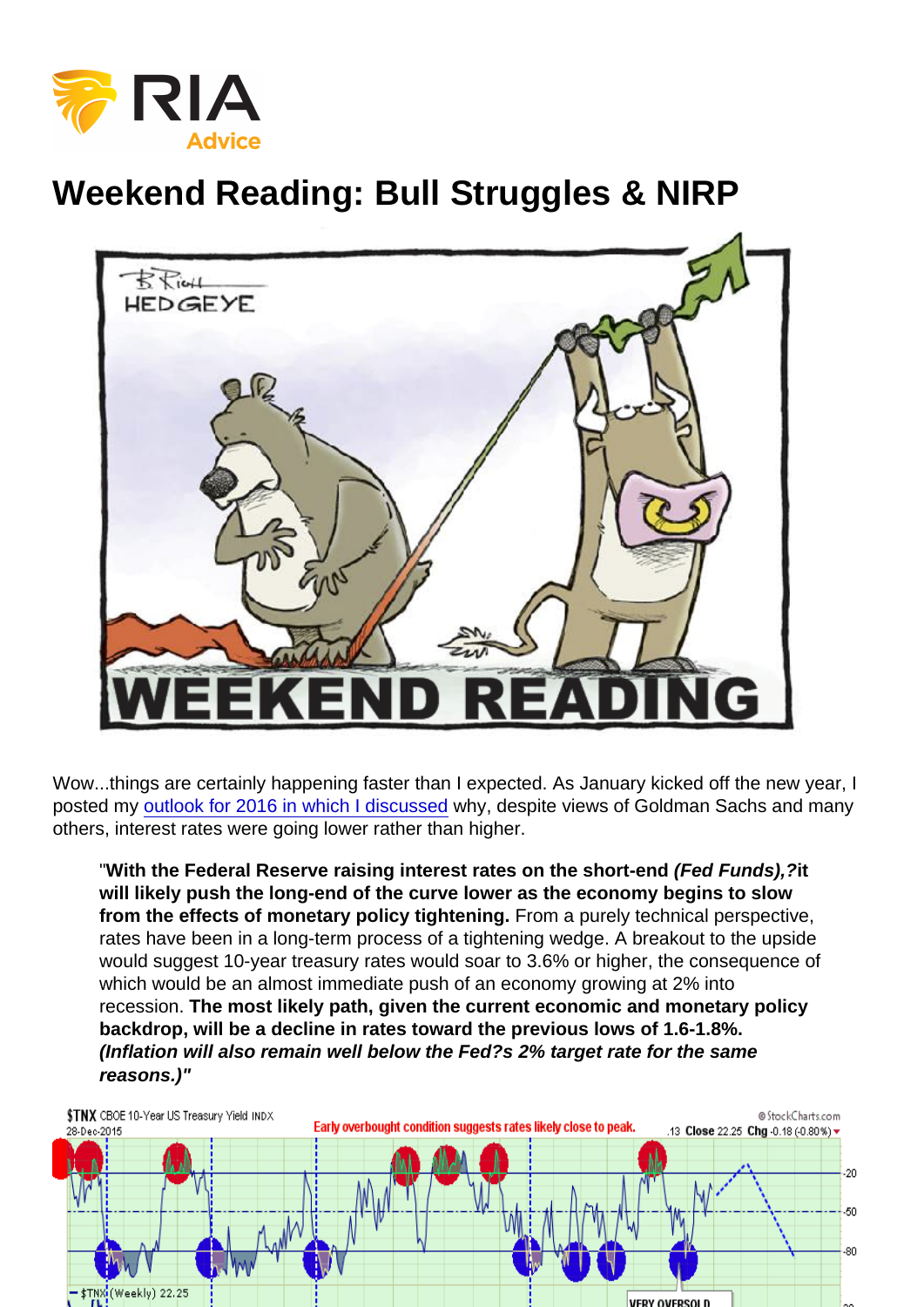"Of course, falling rates means the ongoing ?bond bull market? will remain intact for another year. In fact, if my outlook is correct, bonds will likely be one of the best performing asset classes in the next year."

Here is that same chart today:

With interest rates now at my target levels in February, and bonds now extremely overbought, this is an opportune time to take some profits out of interest rate sensitive investments. However, what the plunge in rates also suggests is that the economy is FAR weaker than Ms. Yellen, the mainstream financial media or the bullish blogosphere realize. Unfortunately, by the time the economic data is revised to reveal what rates are already telling you, it will be far too late to protect your investment capital. But that is just my view. This weekend's reading list, as usual, is a compilation of reads?that provide both sides of the market and economic debate. Our job, as investors, is to reduce our confirmation bias in order to make more logical decisions with our money even though our emotions may be trying to lead us elsewhere. Hope, optimism and greed are all emotions that have led to far greater destructions of capital than negativity and fear ever have.?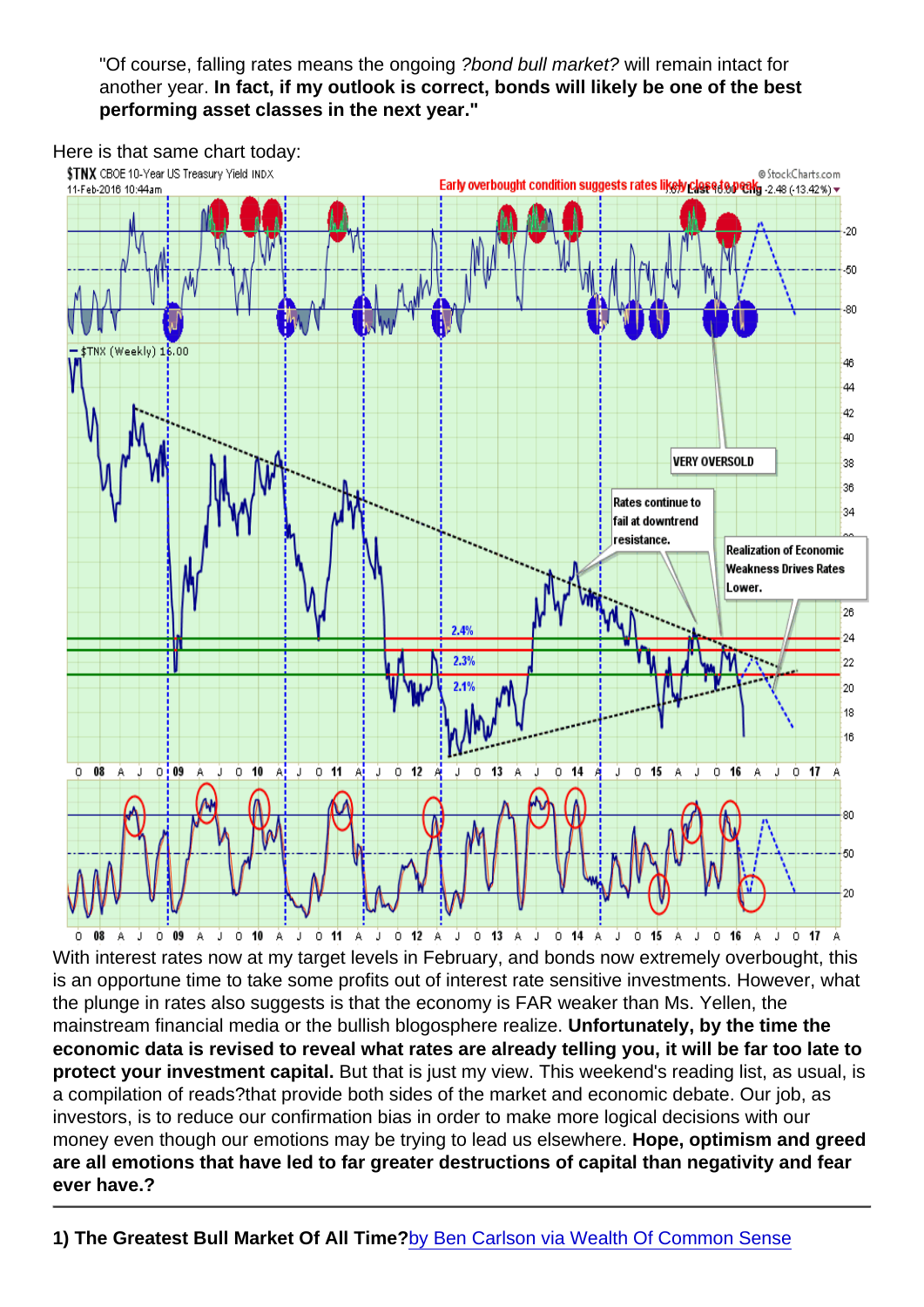"How many hedge fund managers would kill for the following performance characteristics over a 40-year time frame?

- Annual Returns: 7.7%
- Volatility: 6.9%
- Number of Up Years: 37
- Number of Down Years: 3
- Annual Win %: 93%
- Worst Annual Loss: -2.9%
- [Average Annual Loss: -1.9%](https://realinvestmentadvice.com/wp-content/uploads/2016/02/Bond-Returns-1976-2015.png)
- Max Drawdown: -12.4%"

**But** 

Also Read: ?Equity Bubble Update ?by Jeremy Grantham via GMO 2) I Was Too Bullish? [by](http://www.cnbc.com/2016/02/08/jeremy-siegel-i-was-too-bullish-and-heres-why.html) [Matthew Belvedere via CNBC](http://www.cnbc.com/2016/02/08/jeremy-siegel-i-was-too-bullish-and-heres-why.html)

?I was far too bullish last December," Siegel admitted, referring to his call on "Squawk Box" that "valuations can stay on the high side." He also had predicted on CNBC in November that Dow 20,000 was a "real possibility" in 2016. It was above 15,900 on Monday. The Wharton School finance professor on Monday summed up his view on the headwinds to the market. "Those deflationary forces ... from China, from commodities are really, in the presence of debt that so many of these energy and other companies have, ... causing the market turmoil right now."

Also Read: ?Just A Bullish Pause ?[by Avi Gilburt via MarketWatchO](http://www.marketwatch.com/story/sp-gives-more-reasons-to-be-bearish-than-bullish-right-now-2016-02-08)pposing View: ? Deteriorating Liquidity ?[by Luke Kawa via Bloomberg](http://www.bloomberg.com/news/articles/2016-02-08/bank-of-america-this-chart-shows-deteriorating-liquidity-is-at-the-heart-of-market-carnage)And Also: America's Earning Recession Deepens ?[by Alex Rosenberg via CNBC](http://www.cnbc.com/2016/02/07/americas-earnings-recession-deepens.html)3) Global Growth Fraying At The Edges? [by Gavyn](http://blogs.ft.com/gavyndavies/2016/02/07/global-growth-now-fraying-at-the-edges/) [Davies via FT](http://blogs.ft.com/gavyndavies/2016/02/07/global-growth-now-fraying-at-the-edges/)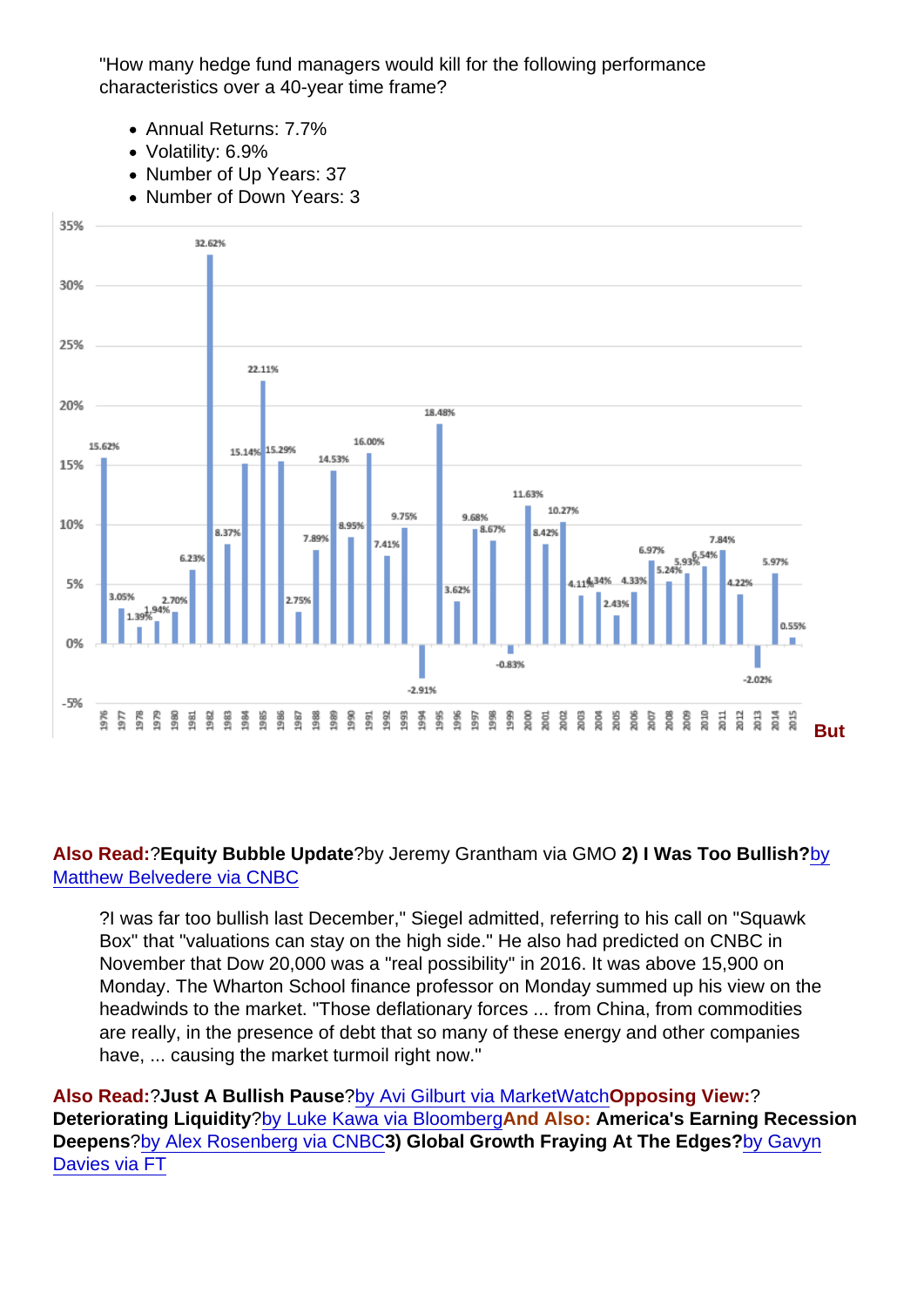?The weakness in global risk assets that started in May 2015 raises a major question for macro-economists. Is market turbulence foreshadowing ? or perhaps causing ? a much broader weakening in global economic activity than anything seen since 2009? Until now, the Fulcrum activity nowcasts have failed to identify a major turning point in global growth. This conclusion is still just about intact, but is subject to much greater doubt in this month?s report. There are some signs that growth in the advanced economies may be fraying at the edges, and China may be embarking on another mini downturn.?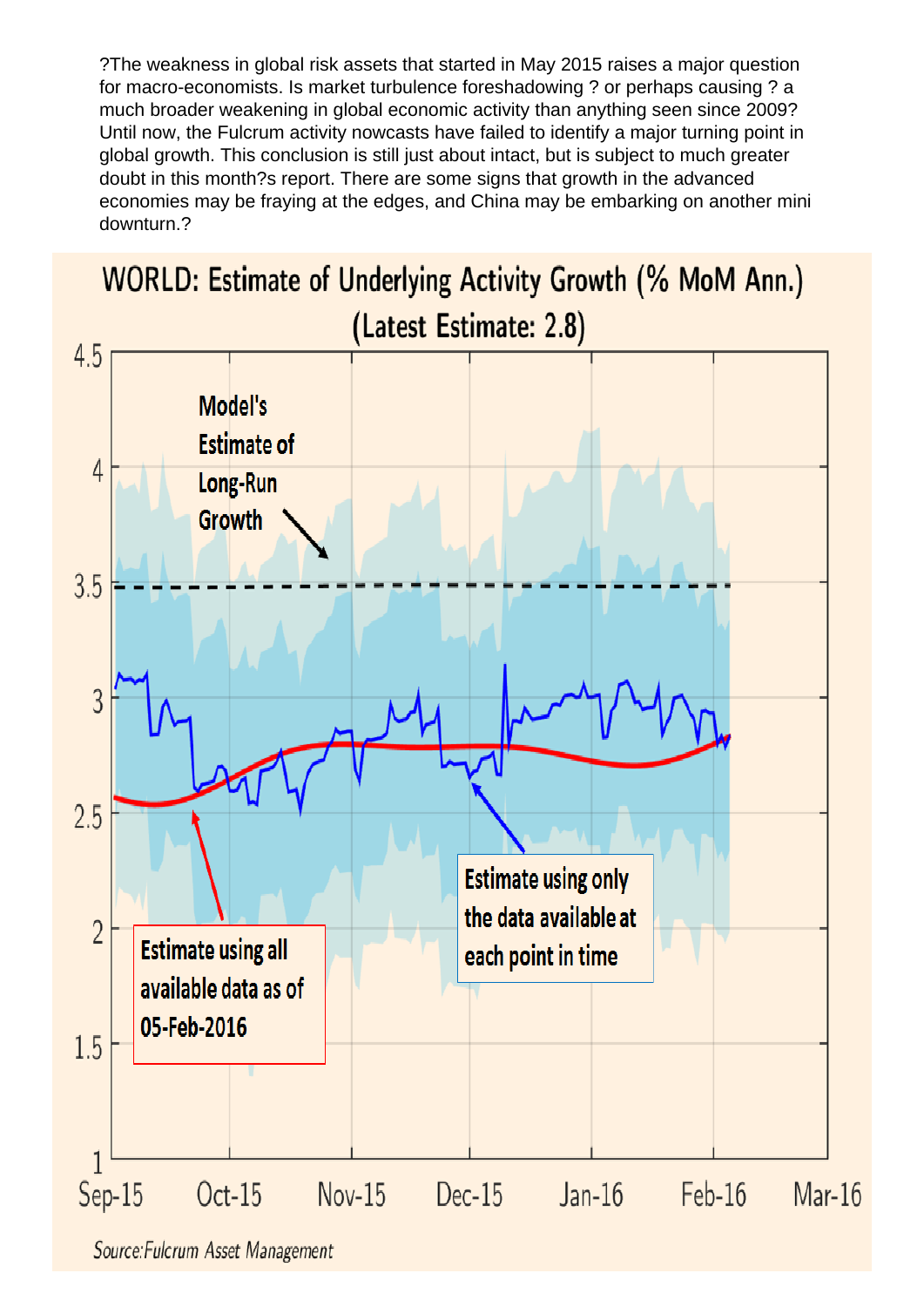Also Read: Clueless Economists & The Coming Recession by Aaron Layman 4)?EVERYTHING YOU NEED TO KNOW ABOUT?NIRP

- An Explanation Of Negative Rates? [by Econobrowser](http://econbrowser.com/archives/2016/02/negative-interest-rates-2)
- Negative Rates: A Giant Policy Failure by Narayana Kocherlakota
- The Fed May Follow Japan's Path [by John ?Mauldin?via Fortune](http://www.forbes.com/sites/johnmauldin/2016/02/09/the-fed-may-follow-japans-path/#f65aadc4e5fa)
- The Futile Negative Rates Club [by Daniel Gross via Project Syndicate](http://www.project-syndicate.org/commentary/futility-of-quantitative-easing-in-japan-and-eurozone-by-daniel-gros-2016-02)
- Why Japan Went NIRP [by Jeffrey Snider via Alhambra Partners](http://www.alhambrapartners.com/2016/02/08/why-japan-went-nirp-no-more-doubts-about-qqe/)
- Bizarro World Of Negative Rates [by Marc Chandler via Real Clear Markets](http://www.realclearmarkets.com/articles/2016/02/10/the_bizarro_world_of_negative_interest_rates_101999.html)
- The New Frontier Of NIRP [by Clive Crook via Bloomberg](http://www.bloombergview.com/articles/2016-02-11/the-new-frontier-of-negative-interest-rates)
- NIRP Confirms QE Failure [by Jeffrey Snider via Real Clear Markets](http://www.realclearmarkets.com/articles/2016/02/12/nirp_is_its_own_big_problem_and_confirms_qes_disaster_102006.html)

5) Why Stocks Could Fall By 10-20% [?by Jack Bouroudjian via CNBC](http://www.cnbc.com/2016/02/09/stocks-could-fall-10-to-20-percent-more-commentary.html)

?The market tone began to shift in December ? and the warning signals started to flash red. We started to witness a contraction in earnings for a couple of quarters in a row, which resulted in the price-to-earnings ratio of the [S&P 500](http://data.cnbc.com/quotes/.SPX) getting rich. We watched crude oil have a parabolic move to the downside as producers couldn't pump fast enough. And we started to see the [Federal Reserve](http://www.cnbc.com/id/43752521) move rates at a time when all the other central banks were doing the exact opposite which created risk aversion. As it turns out, this became an I.O.U. market: interest rates, oil and uncertainty."

But Also Read: 16 Charts The Explain The Market? [by Sam Ro via Business Insider](http://www.businessinsider.com/charts-that-explain-stock-market-2016-2)

## MUST READS

- Markets Disappointed By Fed ?[by Louis Woodhill via Real Clear Markets](http://www.realclearmarkets.com/articles/2016/02/08/the_markets_are_disappointed_in_the_fed_not_the_jobless_rate_101998.html)
- Wall Street Strategist Still Full Of Bull [by Salil Mehta via Statistical Ideas](https://plus.google.com/108661976913631707070/posts/dr5TjafZJYb)
- 5 Questions To Ask Yellen [by Mohamed El-Erian via Bloomberg](http://www.bloombergview.com/articles/2016-02-09/5-questions-for-janet-yellen)
- Fed Made Recession Worse? [by David Beckworth & Ramesh Ponnuru via Bloomberg](http://www.bloombergview.com/articles/2016-02-08/our-critics-are-wrong-the-fed-erred-in-2008)
- Why You Can't Afford To Buy A House [?by Joel Kotkin via The Daily Beast](http://www.thedailybeast.com/articles/2016/02/08/this-is-why-you-can-t-afford-a-house.html)
- Faster Growth Is A Panacea? [by Steve Chapman via Reason](https://reason.com/archives/2016/02/08/healthy-economic-growth-is-our-missing-i)
- Easy Money No Help? [by John Hussman via Hussman Funds](http://www.hussmanfunds.com/wmc/wmc160208.htm)
- KISS Applying It To Investing? [by Joe Calhoun via Alhambra Partners](http://www.alhambrapartners.com/2016/02/07/kiss/)
- Jobs Report Full Of Oddities [?by John Crudele via New York Post](http://nypost.com/2016/02/08/januarys-job-report-is-full-of-troubling-oddities/)
- 70% Of Obama's Budget Is Writing Check To Individuals? by Editorial Staff via IBD
- Recession Ahead? [by David Stockman via Contra Corner](http://davidstockmanscontracorner.com/the-spook-in-the-casino-recession-just-ahead-part-1/)
- Pro's Are Just Like Us [by Meb Faber via Faber Research](http://mebfaber.com/2016/01/13/institutions-theyre-just-like-us/)
- Comparing Yields To Rates Is Stupid [by Jesse Felder via The Felder Report](https://www.thefelderreport.com/2016/02/10/why-comparing-dividend-yields-to-interest-rates-is-such-a-dumb-idea-right-now/)
- Shades Of 2000 & 2007 [via Dana Lyons via Tumblr](http://jlfmi.tumblr.com/post/139005200580/intraday-trading-indicator-showing-shades-of-2000)
- Effects Of Buybacks Exposed [by Michael Lebowitz via 720 Global Research](http://nebula.wsimg.com/78645f87d5009c1720f2bc85f244ebec?AccessKeyId=372BE07F51497C9CD088&disposition=0&alloworigin=1)

?A good player knows when to pick up his marbles."???Anonymous

Questions, comments, suggestions ? please [email me](mailto:lance@realinvestmentadvice.com).

Lance Roberts Lance Roberts is a Chief Portfolio Strategist/Economist for Clarity Financial. He is also the host of [?The Lance Roberts Show](http://ksevradio.com/host/lance-roberts/)? and Chief Editor of the ?[Real Investment Advice?](https://realinvestmentadvice.com/) website and author of ? [Real Investment Daily"](https://realinvestmentadvice.com/real-investment-daily/) blog and ["Real Investment](https://realinvestmentadvice.com/finally-a-bounce-01-22-16/) [Report".](https://realinvestmentadvice.com/finally-a-bounce-01-22-16/) Follow Lance on [Facebook](https://www.facebook.com/RealInvestmentAdvice/), [Twitter](https://twitter.com/LanceRoberts), and